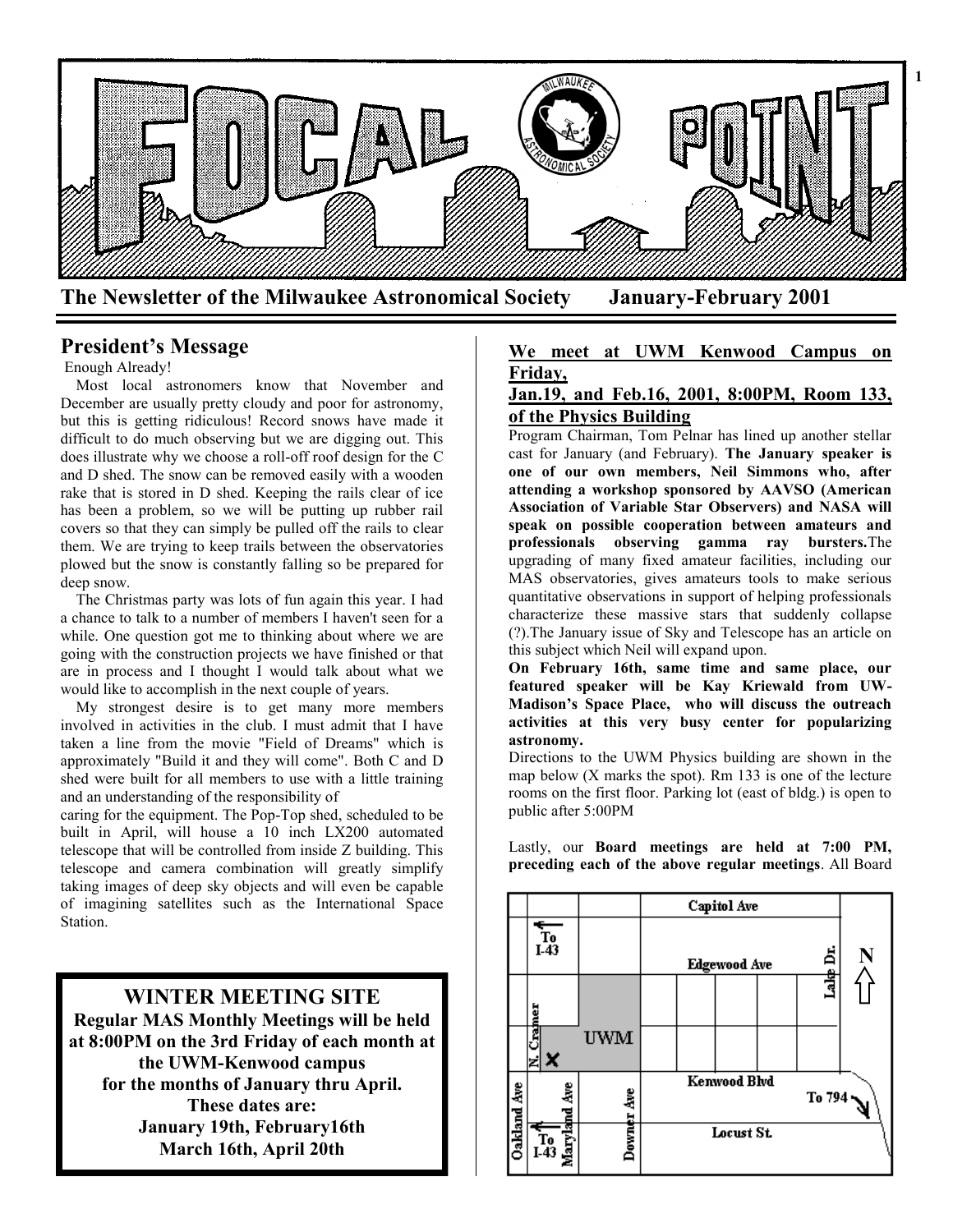#### *Presidents Message Continued from Page1*

 My biggest project for this summer will be to update and improve Z scope's capabilities. This will involve such things as a new drive for the Declination axis, better protection for the two computers that control it and remote control from the lower floor. One of the more exciting tasks will be to rotate the base of the entire mount by 0.4 inches to perfect the equatorial alignment. (I do hope we figured the direction right!) .

 After all this will they come? No, not just because of the equipment. In the end, astronomy is a whole lot more fun when there are other people around. Many times I have gone out to the observatory to do some imaging for myself and found that the scopes and cameras are all being used. This is great! I have enjoyed watching others do astronomy of all types just as much as if I had done the imaging myself. On nights like that, it is a lot like going to our fall camp out where you can go from scope to scope seeing the sights all evening without even using a telescope yourself!

 What would help? I am open to all kinds of ideas such as observing programs and training sessions. I have received calls from parents of younger people that would love to participate in the club, but would be much more comfortable being with other young people. Alas, I don't seem to fit this classification any more but would like to encourage this activity. Starting this spring, Carlos Garces and I alternately will be at the observatory twice a month (probably the first and third Saturday evening of the month), specifically to help people use the equipment but to also provide stable times for open groups that would like to get together and do astronomy. Other volunteers to assist with these nights would be more than welcome!

 Finally, I would like to mention the large impact that the presence of experienced people has on the tentative efforts of a beginner. For many of us older folk, amateur astronomy has been a highly social activity that we have enjoyed for a large part of our lives. It is much harder to compete with the video games and television etc. than when we were growing up, but I know that there are many young (and older) people that would appreciate some help. There are many experienced people in this club that have, for various reasons become less active in astronomy. I invite you back to enjoy the fruits of our efforts and to contribute to the future of amateur astronomy. There are now a number of people that have access to much darker sites that instead come to the MAS because of the equipment and people that are in this club. Feel free to call me about constructive ideas to improve participation in the club, but remember that your own frequent participation is the biggest impact you can make. Welcome to all!

**Library News**

-There are 6 RASC Observers Handbook 2001 left for sale at future meetings  $\omega$  \$15.00 each; usually \$21.95, a substantial discount offered to MAS members.RASC O.H. has been called "the best" single resource for observing throughout the year.

-A new addition, the MAS library has added a section called donate, borrow, trade, or take the science fiction novels in the cardboard box (for now) in the library in "Z". S. F. books are not catalogued .and do not have to be signed out;Please follow sign out procedures for all other materials.

1. **The High-Energy Astrophysics Workshop for Amateur Astronomers- sponsored by the Association of Variable Star Observers & NASA, 4- 13/14-2000.**This box contains: 6 VHS video tapes of the proceedings, folders and a ring bound synopsis. These items may be borrowed as a unit by arrangement with the librarian. Donated by Chris Hesseltine.

Note:This is the topic of the January MAS meeting by Neil Simmons (see Page 1).

2. **AAVSO: Observed Minima Timings of Eclipsing Binaries #6, October- 2000**. The MAS made EB timing in 1975/1976, a challenge to the rest of us. Observations contribute valuable data, used by pros, or anyone for research. Some MAS members still make numerous observations visually or electronically; a renewed interest in real science. This book (donated by Gerry Samolyk) is located in the vertical file for use as a on-site reference source.

*Scott Laskowski, MAS Lbrarian*

#### **New Member Welcome**

The following new members are welcomed into the club.

**Kathleen Adams** , Elm Grove WI **Matthew Berlik**, Milwaukee, WI **Kathryn Weaver**, West Allis, WI. Older members, please do make sure these new people feel welcome.

*Carlos Garces, New Member Chairman*

*Scott Jamieson,, MAS President*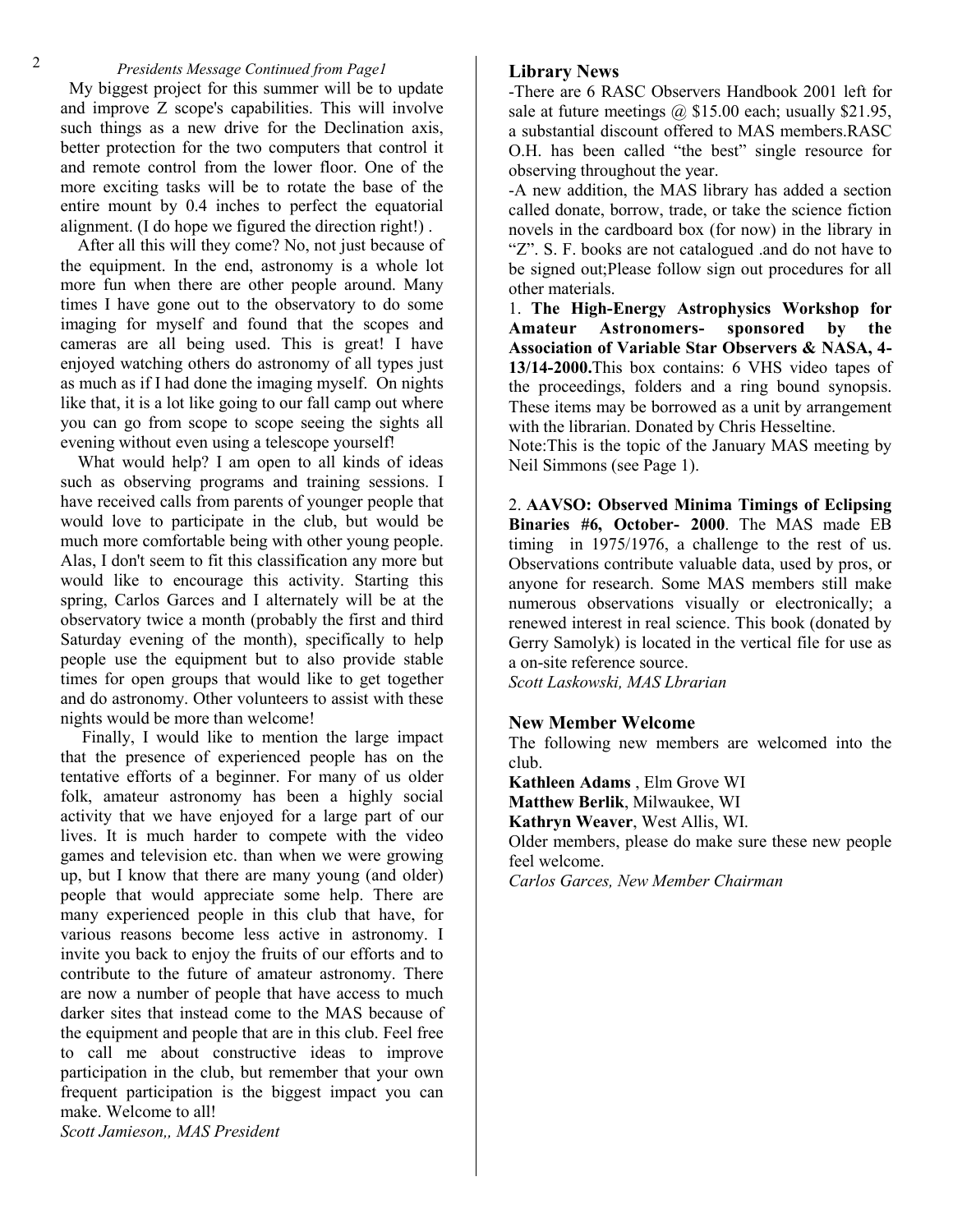### **For Sale**

Tom Pelnar has the following items for sale. 1. 4" B & L SCT - \$325 2. Meade 8" F/6 newtonian on equatorial, DC, \$425 3.C8 (OTA) \$525 4. 10" Orion Dobsonian, \$450 5. 8" Solar filter, \$100 6. 8" dew zapper, DC, \$35 7.Tectron collimating kit, \$50 If your interested in any of the above, contact, Tom Pelnar at 262-782-6226 or Email: rumples5@hotmail.com

## **Call For Astro Photos**

A graphics section is planned for the March/April edition of the Focal Point as a feature on members efforts on imaging various deep space and Planetary objects. Anyone interested in submitting a photo or image for reprint, please contact the editor. The images should be in a TIFF or JPG format.

### **Do Track Our MAS Website!**

Because of the bi-monthly printing of the Focal Point, we can't usually flag forthcoming astro events (such as Occultations) on a timely basis. However, they are all flagged out on for our region of southwest Wisconsin on the web page with detailed description of the events and with suggestions on how to go about recording the event as usable data.

For get to mark MAS events on your calendar? They're all on the website.Want an estimate on how the cloud cover will be in our area? A cloud cover map (out of Madison) is updated every 15 minutes (night and day) so you can usually assess the sky viewability in your area with a fair degree of accuracy.

Its really a well managed site and a lode for useful observing info. The web page is **www.milwaukeeastro.org**

**My Thanks** to Scott Jamieson, Scott Laskowski, Tom Pelnar, Lee Keith, et al. for inputs to this late issue. Some surgery slowed the output of this issue but we'll make up for it by mailing it first class. *Editor*

### **Wither Thou Goest...Revisited!**

Back when I started this task as Editor of the Focal Point newsletter a few years ago, I was relatively new to MAS and observing in general. I wrote an article with the above title in an attempt to categorize the various type of observing activities I saw at the MAS Observatory.

At the time, I categorized active members, I invented the categories as **Students of the Universe**; those who improve their knowledge of the night sky ,including planet and deep sky objects for their own edification and maybe take a shot at a Messier certificate; The **Johnny Appleseed**s who take the Student category a step further and enjoy spreading knowledge of the night sky to others; the **Tinkerers** who delight in designing and building their own scopes and gadgets improving on them; the **Data Gatherers and Analyzers** who directly contribute to astronomy by virtue of VSO , grazes , Occultation's etc.

This not so profound article was written three years ago, so the question comes up of "where do I fit in" after this period of time. An honest answer is that what I've done with this hobby is up for debate. I designed and built my own 10" F/6 dobsonian with a light weight truss tube scope assembly. I have to admit it was fun using my woodworking skills and analytical skills in coming up with this scope and I have made some good use of this knock down scope both at our lake place in the U.P. and in our annual winter sojourns to Tucson for general observation. Once, out in the Tucson desert I found and logged 20+ Messier objects in a night...then I misplaced the logs. My Messier object hunt total is in the 35 to 40 faithfully logged in misplaced logbooks.This is not acceptable behavior for a observer bent on getting a Messier certificate.

When the club acquired an SBIG ST6 CCD imager, its appeal to a retired systems engineer like myself should have been immediate...and it was. But for whatever reason I only dabbled in learning its use on a couple of occasions. Mastering the use of the Imager should be within most members capability but it does take repeated use to learn all the subtle software capabilities. The ST6 and the ST9 imagers are still on my "throw yourself into it" list before my aging body gives up on my youthful mind.

Perhaps the category I admire the most and done the least is that of the data gatherers and analyzers. My engineering background says this is where I belong. But it is also where I've done the least in the time constraints available. The idea of having data you acquire contribute to our knowledge of the universe has a lot of appeal...but it also requires a lot of dedicated effort and determination to be a real contributor.

I think the incubation period on " wither I goest" with this hobby has long passed. Come more respectable weather, I will mount my faithful steed and charge the windmill atop the MAS observatory hill and give it my best shot. Anyone care to join me? *Editor*